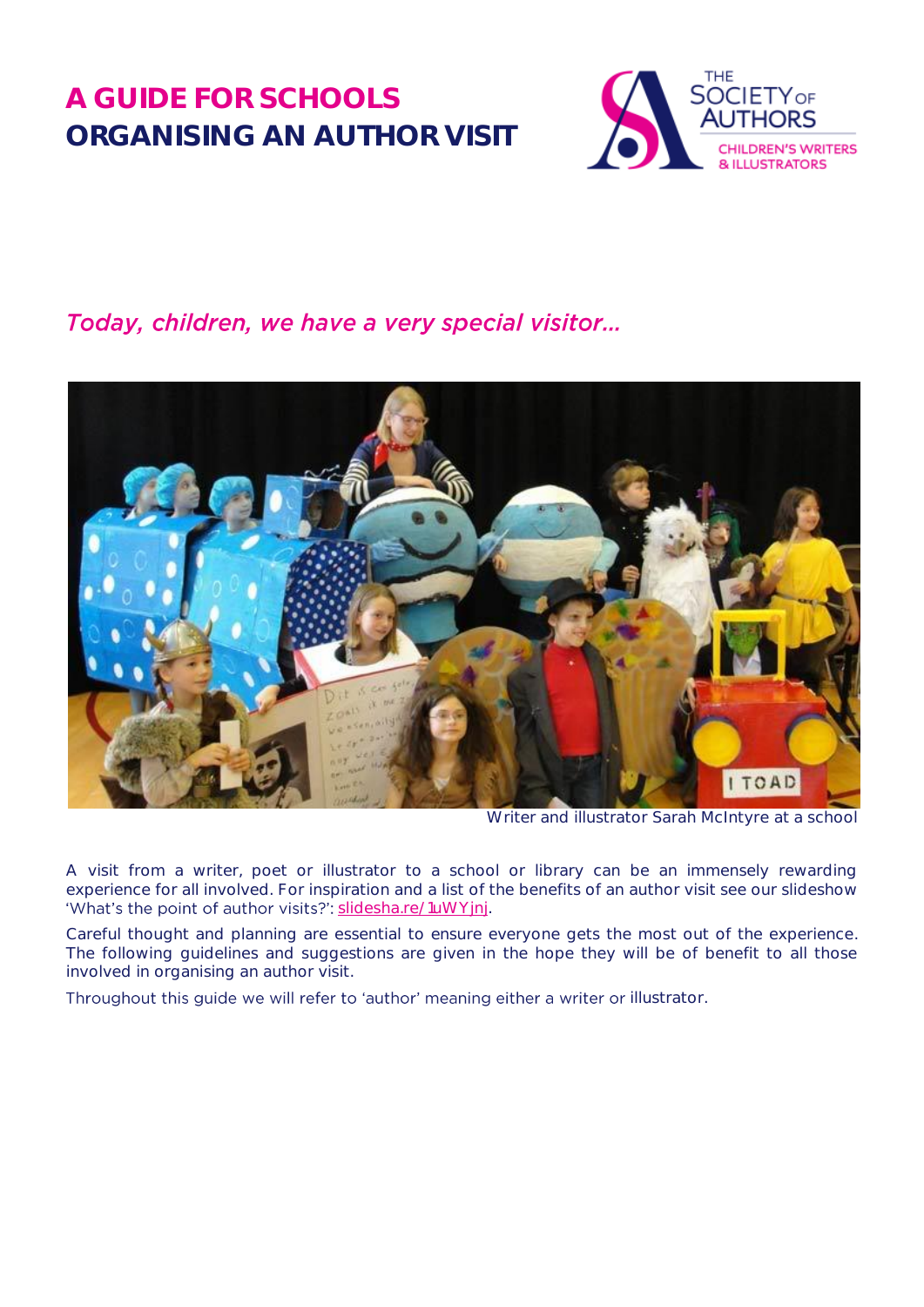# WHY HOST AN AUTHOR VISIT?

## For pupils

Author visits have been shown to a have 'profound and lasting impact' on pupils. Visits:

- improve literacy
- encourage reading for pleasure
- inspire reluctant readers
- enthuse pupils in their own writing
- give confidence
- **•** broaden knowledge of literature
- allow pupils to meet a favourite author
- provide an opportunity for children to ask questions

## For teachers

Author visits also have a positive impact on teachers who can gain professionally and personally from the experience, providing:

- new insights into literature
- new methods for encouraging pupil engagement
- renewed enthusiasm for promoting reading for pleasure

## For the curriculum

Author visits are complementary to the National Curriculum, they can be used to:

- fit into a scheme of work
- generate a new scheme of work
- tick National Curriculum boxes (e.g. research and editing)

#### For the school

Author visits can be beneficial to the image of a school and can:

- be part of a programme of events (e.g. World Book Day)
- generate positive publicity
- have a favourable impression on Ofsted

These and many more reasons can prompt the organisation of an author visit. Asking what you hope to achieve at the outset will help you to shape the visit and ensure you get what you want from it.

# WHO, WHAT, WHERE, HOW?

Once you know why you want to have an author visit you can start to plan and research. We recommend starting to plan six to 12 months in advance as experienced authors are in demand and will be booked up quickly.

#### What type of author?

Authors often specialise in writing books for a particular age group so make sure the author will be suitable for your intended class(es) or year(s).

#### What type of visit?

What do you want your author to offer? Different authors will offer different types of events, ranging from simple readings with Q&As to interactive workshops or drama sessions. Should the session cover aspects of the curriculum? To avoid any misunderstandings discuss the nature of your talk, the schools' needs and expectations and confirm any specifications in advance.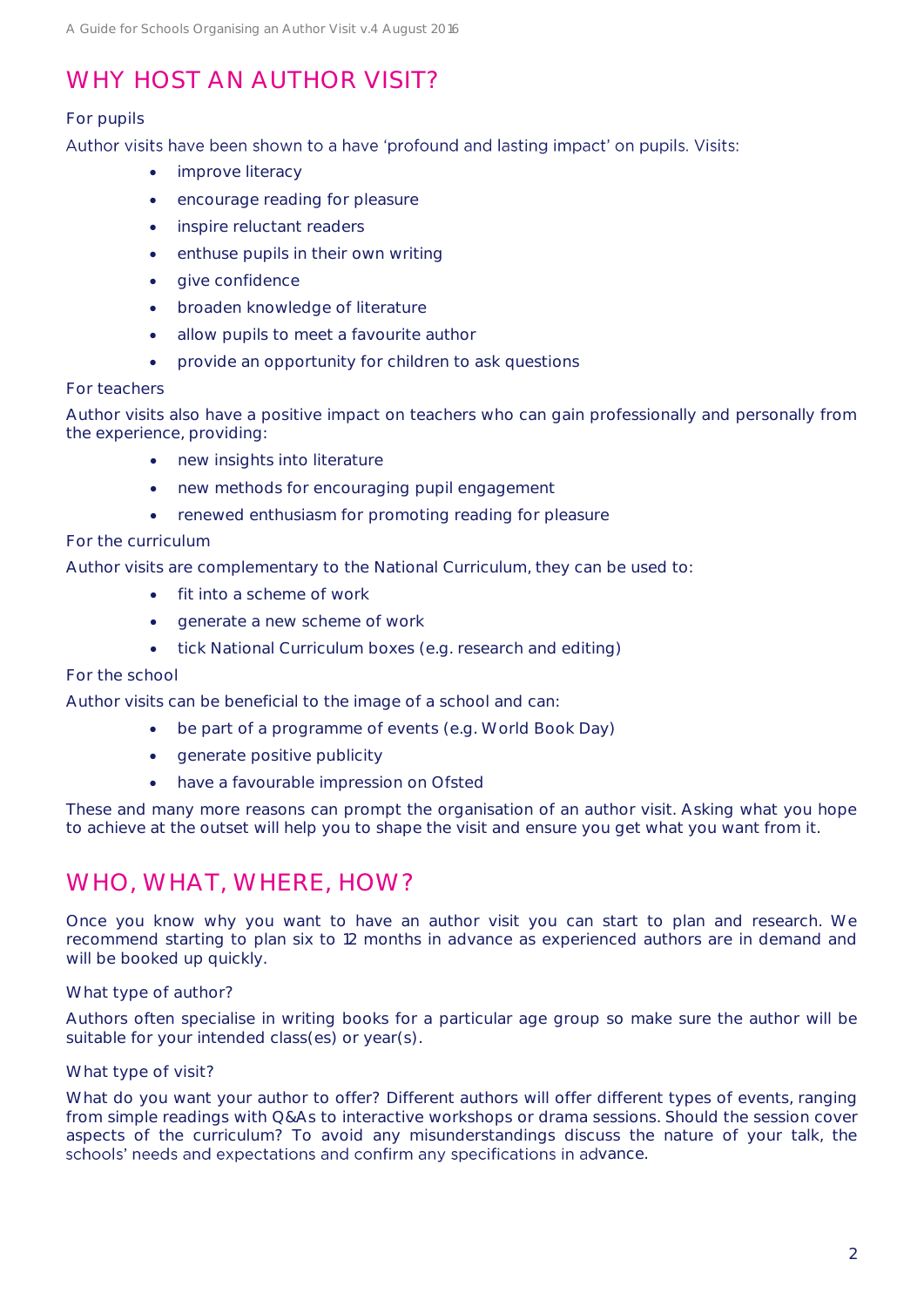#### Who will your audience(s) be?

How many people do you wish the author to see during the day? Do they offer small workshops or large-scale presentations?

#### Recommendations

Does an author come recommended by colleagues, local library services or local book groups? If possible speak to others who have organised a visit to get suggestions.

#### Availability

Big name authors are usually booked up years in advance and some do not undertake school visits. Even lesser known authors can be booked up six to nine months in advance, especially around times of National Book Week, World Book Day etc.

#### What fee can you offer?

The negotiation of fees is a matter for individuals. Fees should take into account travel and preparation time as well as actual performance time and should be based on the annual salary an author would expect to earn as a freelance.

In 2013 the SoA's Children's Writers and Illustrators Group members reported a wide range of fees (excluding travel and expenses) from £350 to £1,000 per day (for authors in high demand). Half-day rates ranged from £150 to £800. Single session fees were quoted at £150 to £250 plus travel for a single session (not exceeding an hour) when the author or illustrator is visiting a local school/library or carrying out a number of separate visits in the same area. Average rates were around £400-500 for a day, £300 for a half-day. Many authors said they would only consider single visits local to them.

We also recommend [Andrew](http://www.andrewbibby.com/reckoner.html) Bibby's reckoner which shows daily rates to equate with different salaries. Using that reckoner a day rate of £400-£600 equates to a NASUWT 2013 salary for a Leading Practitioner (excluding London and the Fringe) of £37,836 - £57,520.

Scottish schools and libraries may be able to apply for Live Literature Funding when using Scottish authors registered at [scottishbooktrust.com/author-search.](http://www.scottishbooktrust.com/author-search) Author fees are a minimum of £150 (£175 from January 2017) for an hour event. All travel and subsistence expenses are reimbursed. Please note that some authors may charge more within the scheme if the school/library agrees to cover the difference.

These figures and suggestions are taken from a survey which can be found in the SoA's *School Visits Fees Guide*.

#### Tax and National Insurance

When paying freelance authors, neither tax nor National Insurance should be deducted. Most authors are self-employed (even where they invoice as a limited company) and a one-off engagement does not create a contract of employment.

### VAT

Authors who are VAT-registered are legally obliged to charge VAT on top of both the fee and expenses (unless you book travel and accommodation).

#### Venue

Do you have a venue that is suitable and spacious enough for the type of session(s) you wish to hold? If not, is it possible to join together with other schools in the area to access a suitable venue?

#### Funding

You may also want to join with other schools to generate sufficient funding for an author visit, or to collaborate with local libraries, bookshops, literary festivals or book awards.

Alternatively you can seek to work across departments to gather funds by combining budgets. You could plan a visit that intersects with the curriculums of other subjects such as History or PSHE or with programmes such as SEN and Gifted and Talented.

Various sources of funding are also available, including publisher subvention (especially if they want to promote a new publication) and organisations and schemes that exist to get authors into schools such as [Patron of Reading](http://www.patronofreading.co.uk/) or [Live Literature Funding from the Scottish Book Trust.](http://www.scottishbooktrust.com/live-literature)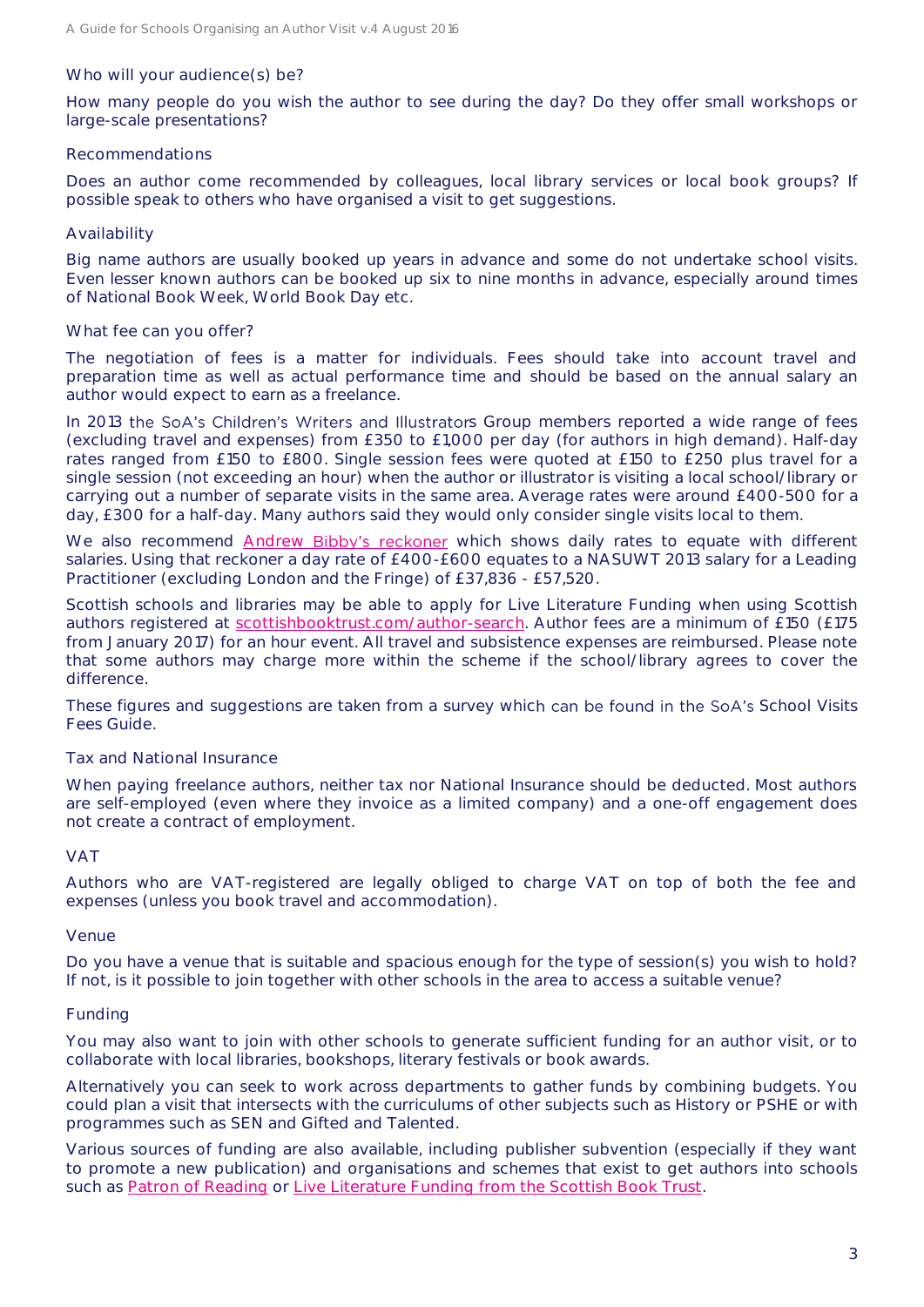### Bookselling

Signed books can really inspire a child to read for pleasure, so a visit from an author should be accompanied by the exciting opportunity to buy their books and get them signed. Make sure that the school sends a letter home to the pupil's parents/carers, outlining what books will be available and the prices. You may also want to liaise with the author and their publisher about posters and other promotional materials. Clarify who is responsible for providing books to sell. With this in mind there are three options:

- The school organises a local bookshop to provide copies (they should be able to offer the school a discount on books or 10% commission if selling works themselves).
- The school buys in books on a sale-or-return basis from a wholesalers/distributor such as Gardners.

The author brings in books themselves. Supervision and a member of staff to sell the books will be required so the author can concentrate on meeting the children, answering their questions and signing books without having to worry about giving the correct change! Alternatively, you could ask the author to leave an order form with the school and send on signed books at a later date. Some authors will encourage sales by offering promotional deals or free books for the school if an agreed sales threshold is reached.

#### Photography

Not all authors are comfortable with being photographed and it can be distracting if it is unexpected. Some may prefer to have a designated photo session before or after the actual session. Confirm plans for photography in advance and agree the usage of the photos with the author.

#### Recording events

Films can be a useful resource, but cannot replicate the excitement and interaction of a real-life visit. Unexpected recordings can be disruptive and off-putting (for both pupils and the speaker), so you must seek permission to record the visit and specify planned usage in advance. Authors may charge an enhanced fee for filming and may restrict broadcast rights.

If the event is recorded you must agree the following points:

- If the appearance fee should be higher to reflect further use of a recording. The simplest licence would be a buyout for classroom use-only within the specified school. A wider licence would bear in mind the duration of the recording, length of the licence - number of years and/or showings - and the availability when setting the fee.
- That the author and the copyright of their talk are credited on the recording (the recording itself will belong to the school).
- That any featured copyright material (including quotes and images) are licenced, acknowledged and credited.
- That a copy or link to the recording will be sent to the author. The authors may like to negotiate use of the recording on your own platforms.
- That any editing of the performance is to be subject to the author's approval.
- Whether the author would like to impose any restrictions within the licence e.g. noncommercial use with the specified school with showings restricted to appropriate year groups; not for commercial use; not for YouTube etc.
- Whether classroom showings should be restricted to the appropriate year groups.

#### Administrative and legal requirements

Any requirements the school has - such as Public Liability insurance, DBS clearances or other security checks, should be clarified well in advance. It is to nobody's benefit if there are problems which only come to light on the day of the author's visit.

Public Liability insurance

Authors visiting schools are likely to have Public Liability insurance. This is not a legal requirement, but is requested by many councils. A condition of such insurance is that the author will be accompanied at all times and will not be left alone with children.

Identification  $-$  if the school requires ID, it needs to be clear what forms of ID are acceptable (especially if it has to be photo ID, e.g. passport or driving licence).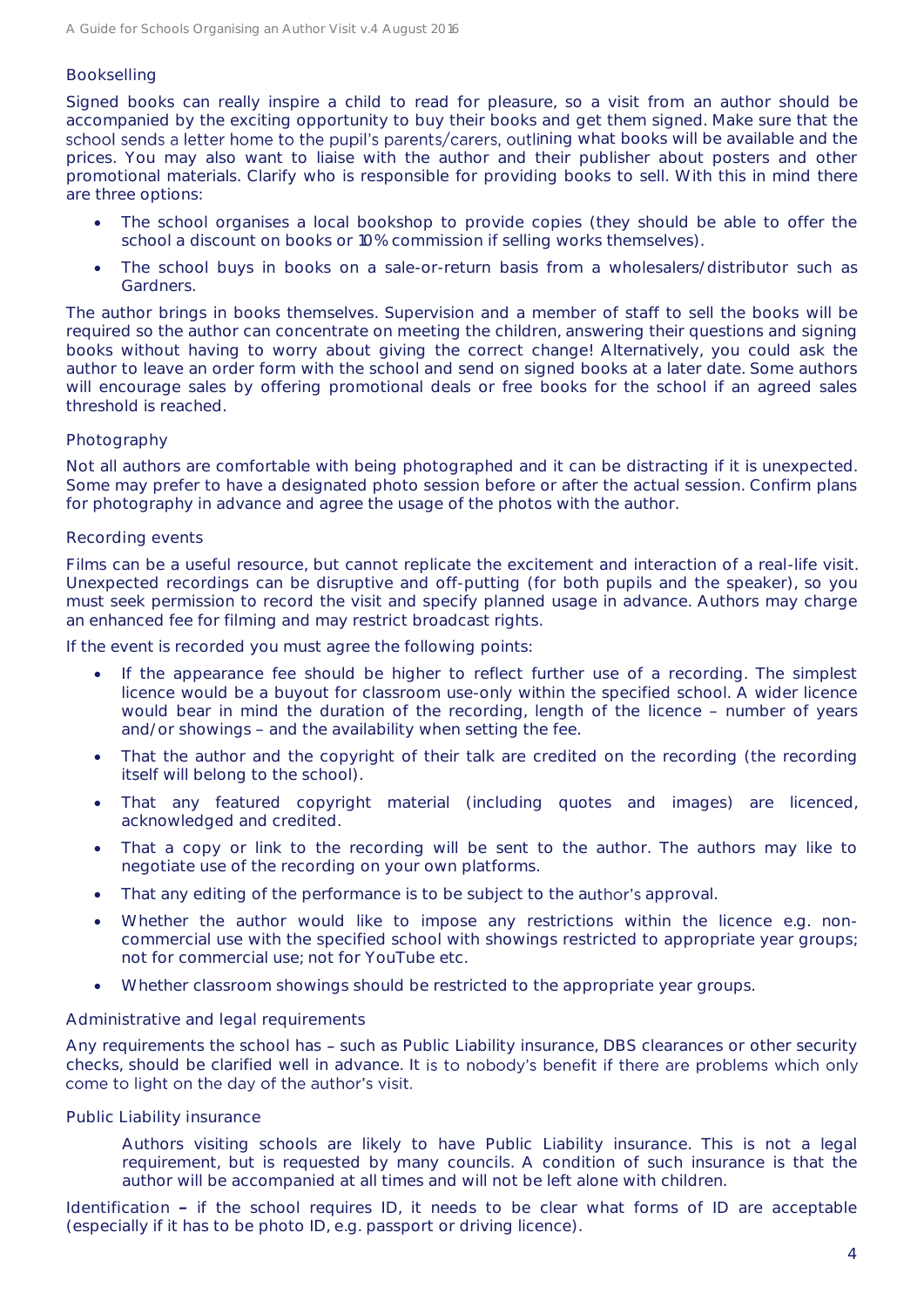## Disclosure Barring Service Clearances



This diagram is based on that given by the Department of Education and Ofsted who are clear in their guidance that a Disclosure and Barring Service (formerly CRB) check is only needed when there is 'Teaching, training or instruction of children, carried out by the same person frequently (once a week or more often), or on 4 or more days in a 30 day period, or Overnight'. It is not required for a one-off, supervised visit. For authors undertaking frequent visits and residencies schools should be aware that subscribers to the DBS Update Service can take their certificate with them from school to school. See [gov.uk/dbs-update-service](http://www.gov.uk/dbs-update-service) for more detailed information.

## FINDING AN AUTHOR

Most authors can be contacted directly via their websites or by social media, but can also be approached via publisher publicity departments and literary agents (be warned that they are usually very busy and may not respond instantly).

We recommend the following resources:

- [Society of Authors' searchable database](http://www.societyofauthors.org/quick-search) is a directory of SoA members (it is optional and not all members are listed).
- [Booktrust](http://www.booktrust.co.uk/)
- [Contact an Author](http://www.contactanauthor.co.uk/)
- [Centre for Literacy in Primary Education](http://www.clpe.org.uk/)
- [National Literacy Trust](http://www.literacytrust.org.uk/)
- [National Association of Writers in Education](http://www.nawe.co.uk/)
- [Patron of Reading](http://www.patronofreading.co.uk/)
- [Reading Zone](http://www.readingzone.com/)
- [Reading Force](http://www.readingforce.org.uk/) (resources to support schools, community groups etc. that host children who have family in the Armed Forces)
- [Scottish Book Trust](http://www.scottishbooktrust.com/) provides subsidies for talks for Scottish schools and authors. See [Live](http://www.scottishbooktrust.com/live-literature-funding)  [Literature Funding](http://www.scottishbooktrust.com/live-literature-funding)
- **[Start the Story](http://www.authors.startthestory.co.uk/)**
- [World Book Day](http://www.worldbookday.com/) (now a year-round resource)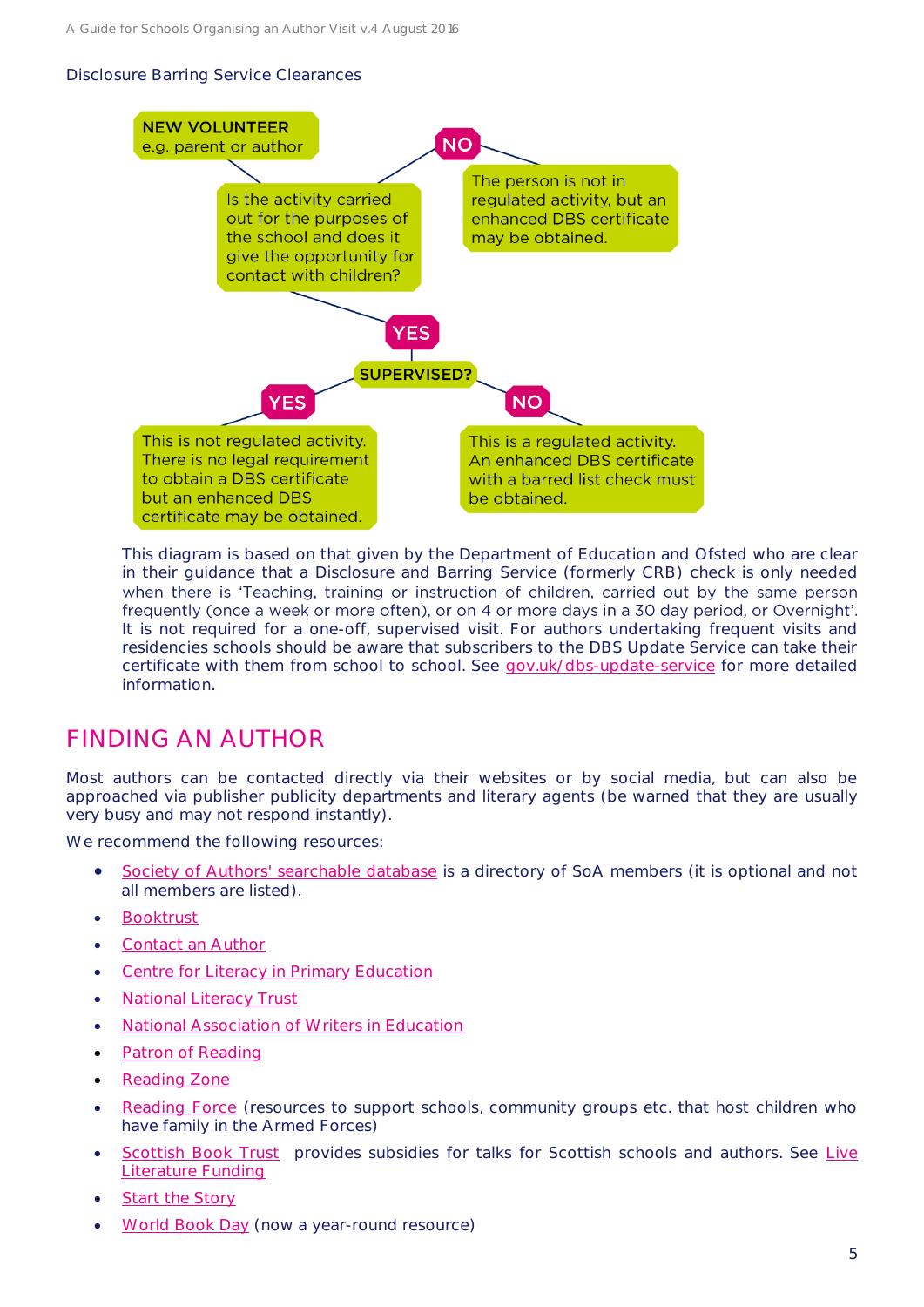There are agencies that specialise in the organisation of author visits. Please note that agencies will charge a commission on top of the author's fee and that it is usually cheaper to book an author directly. Agencies include:

- [Apples and Snakes](http://www.applesandsnakes.org/) (performance poetry)
- [Authors Aloud UK](http://www.authorsalouduk.co.uk/)
- [Pop Up Education](http://www.pop-up.org.uk/education)
- [Speaking of Books](http://www.speakingofbooks.co.uk/)

Nothing energises a classroom like a live visit, but you can find short pre-recorded interviews on [behindthebookshelf.co.uk,](http://behindthebookshelf.co.uk/) Booktrust, publisher websites, [worldbookday.com](http://www.worldbookday.com/) and YouTube. These may help you select or plan your author visit but some authors may be happy to do short Skype interviews if you contact them directly or see [virtualauthors.co.uk.](http://www.virtualauthors.co.uk/)

# PLANNING THE VISIT

Once you have decided on who you would like to invite, make contact with the author and/or agency (if possible, directly speak to or correspond with the author).

A letter or email is a good starting point - include a contact number and address or ask the author if you may phone them.

Ensure you discuss and confirm all the following details well in advance in writing.

Date and timings

- The date of the visit
- The number and timing of the session(s)
- Length of the session(s) including time to reach each session and for the author to recalibrate or have a comfort break. Each author may have different preferences

#### Nature of session

- Age group of the pupils
- Group size
- What format should the session(s) take  $-$  e.g. reading and  $Q&A$ , workshop, etc.
- Any specifications or curriculum requirements you would like the author to address

#### Venue and equipment

• Where the session(s) will be held

 Any technical equipment (projector, flipchart, etc.) you require and the name of the person who will be on hand to operate the equipment and provide passwords

 Any artistic equipment the author or the children will need for the session. You may wish to invest in new materials to capitalise on the excitement and enthusiasm for this special occasion

#### Transport and accommodation

- Arrangements for getting the author to the venue
- Accommodation arrangements, if needed
- Whether the school or the author will book the transport and/or accommodation
- Whether parking is available if the author is arriving by car

#### Refreshments

- Arrangements for refreshments and meals
- If the author has any dietary requirements

#### Books and publicity

• Book(s) the author will be discussing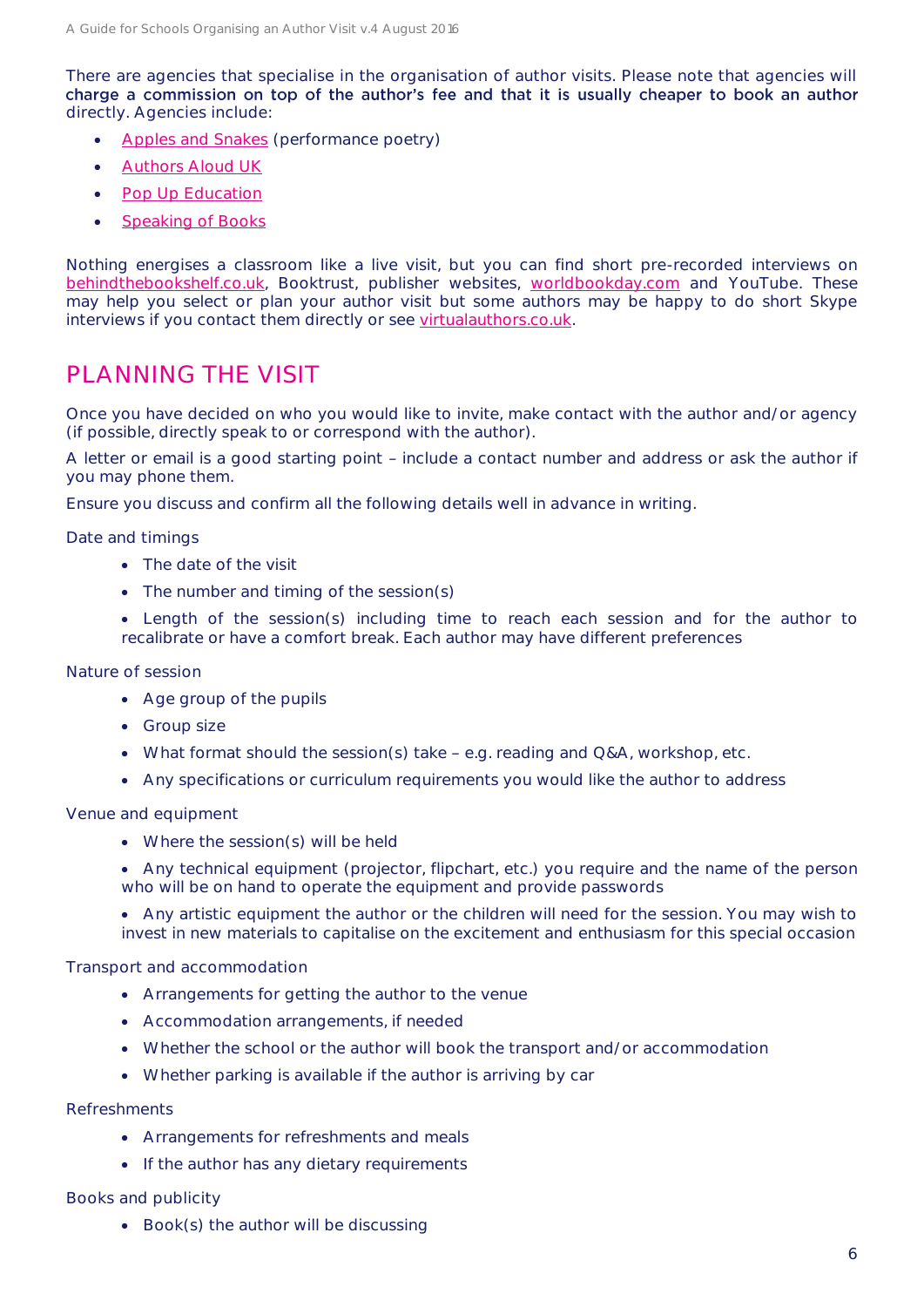- Arrangements for sales and signing
- Showcards or publicity materials from the publisher

### Recording and coverage

- **If press have been invited and are attending**
- Permission for photography if you wish to take photos you must request the author's permission in advance
- Permission for audio or audio-visual recording and whether this will be reflected in the fee

Administrative and legal requirements

- Public Liability insurance (if required)
- Disclosure Barring Service Clearances (if required)
- Identification (if required)

## Fee and expenses

- The fee per session
- The expenses (travel and subsistence) and whether these need to be approved in advance
- Who will book travel and accommodation
- Whether VAT applies to the invoice (including any expenses that you do not book and pay for in advance)
- Details for payment. Whether the author needs to supply an invoice and when. Does it need receipts and a reference number? To whom, at what address, should the invoice be sent? The author should be paid within 30 days of the event

## Cancellation

- Your cancellation arrangements. Any cancellation fees and timings must be made clear and if the booking is conditional then this must be clarified at the outset. We suggest:
	- The author must be paid in full if the event is cancelled within six weeks of the event date;
	- The author must be paid 50% if the event is cancelled earlier;
	- Any out of pocket expenses already incurred must be reimbursed whenever the event is cancelled
- The author's cancellation policy. You should also ask the author if they have their own  $\bullet$ policy should they need to cancel the visit or if due to unforeseen circumstances they are unable to attend

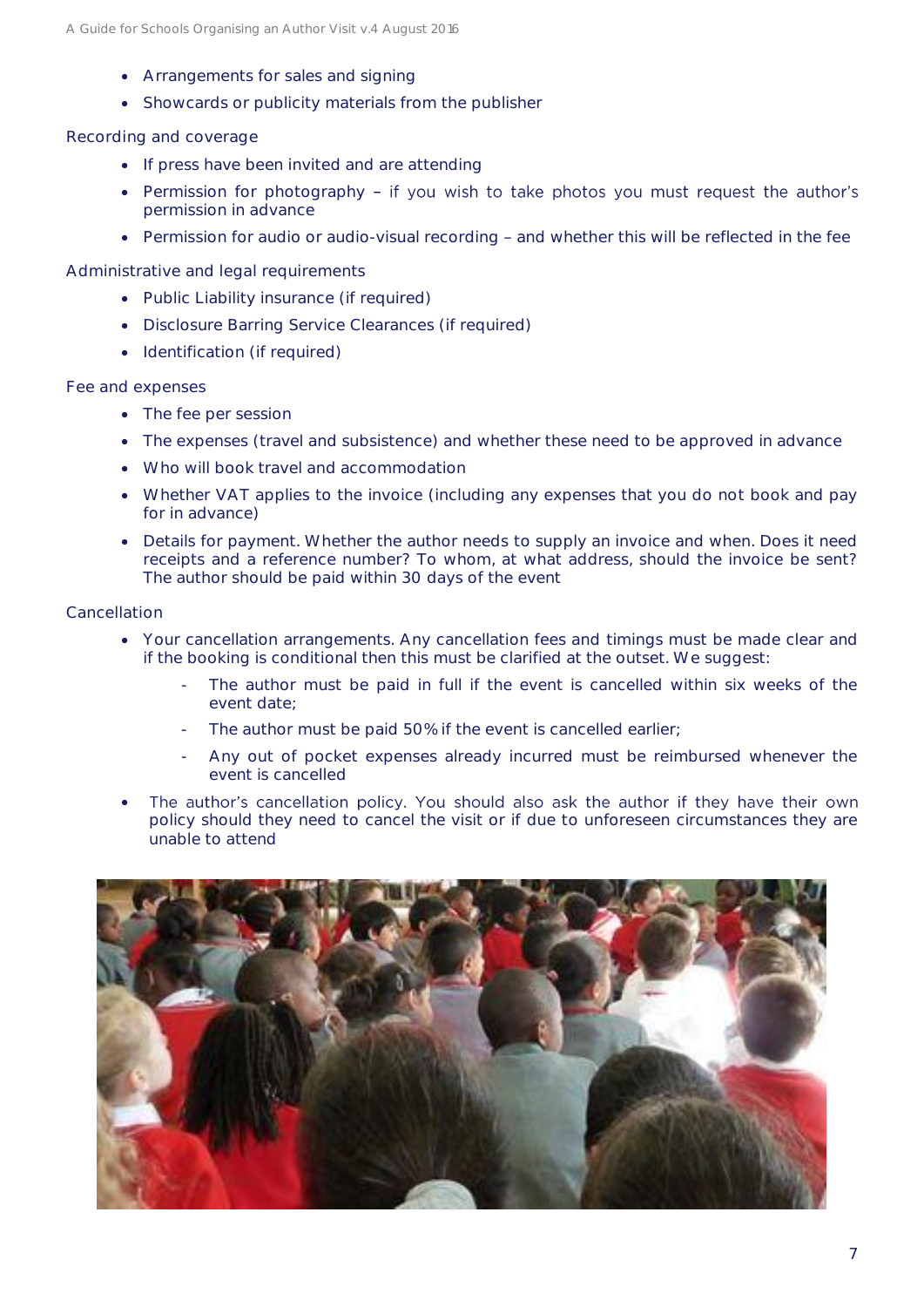# PREPARING FOR THE VISIT

The longer lead up you have, the more excitement can be generated.

- Make sure you have a venue available (double-booking of school halls is not unknown).
- Make sure colleagues know of the visit and how this may impact on their schedules (e.g. children needing to go to extra-curricular activities).
- Involve the PTA and wider community (feeder or link schools and/or local library).
- Prepare the children by:
	- o Introducing the author's work.
	- o Making a display of books, pictures, posters etc.
	- o Reading sections of author's work.
	- o Visiting the author's website (if they have one).
	- o Discussing the questions the children might ask of the author.
- Contact the author or their publisher(s) and ask if there is any display or promotional material available. Organise the availability of books through your local bookseller or equivalent (some authors may bring their own books to sell) - these can be sold in advance to the children, and/or on the day of the visit.
- Write a letter to parents or carers telling them of the visit include details of the price of the books available to buy.
- Charge batteries for digital cameras if they are to be used (ask author's permission about  $\bullet$ taking pictures or filming the event).
- Press and publicity if the author is willing, contact local papers with details. Check the position regarding parental consent and the publication of pictures.

# ON THE DAY

Each visit will obviously be different. The following are guidelines to ensure a successful day:

- Remind staff of the day's activities.  $\bullet$
- Be in good time to pick up the author if they are arriving by train or bus.
- Be ready to meet and greet the author. (Make sure that the school receptionist or equivalent is aware of the writer's arrival - a welcoming drink generally goes down well!)
- Have refreshments available throughout the day.
- Make sure that the venue is clean and equipped with suitable seating, necessary technical equipment or creative materials.
- Make sure children and staff are in place on time for the session(s).
- Introduce the author to the audience.
- Make sure that staff or pupils do not wander through the venue when the talk is taking place.
- Escort the author to the correct venue.
- Don't leave the author to fend for themselves in staffrooms at break times or lunch.
- Make sure that books are available for sale and bookselling is organised in an orderly manner.
- Make sure that payment is given or invoice requested.
- Thank the author appropriately.
- Make sure arrangements for leaving are in place (lift to station etc.).

Some common pitfalls to be aware of:

Do not leave the author alone with the pupils at any time. An author's Public Liability insurance  $\bullet$ is invalidated if an author is left unsupervised. Authors are not to be regarded as substitute teachers and be left with a class or classes.